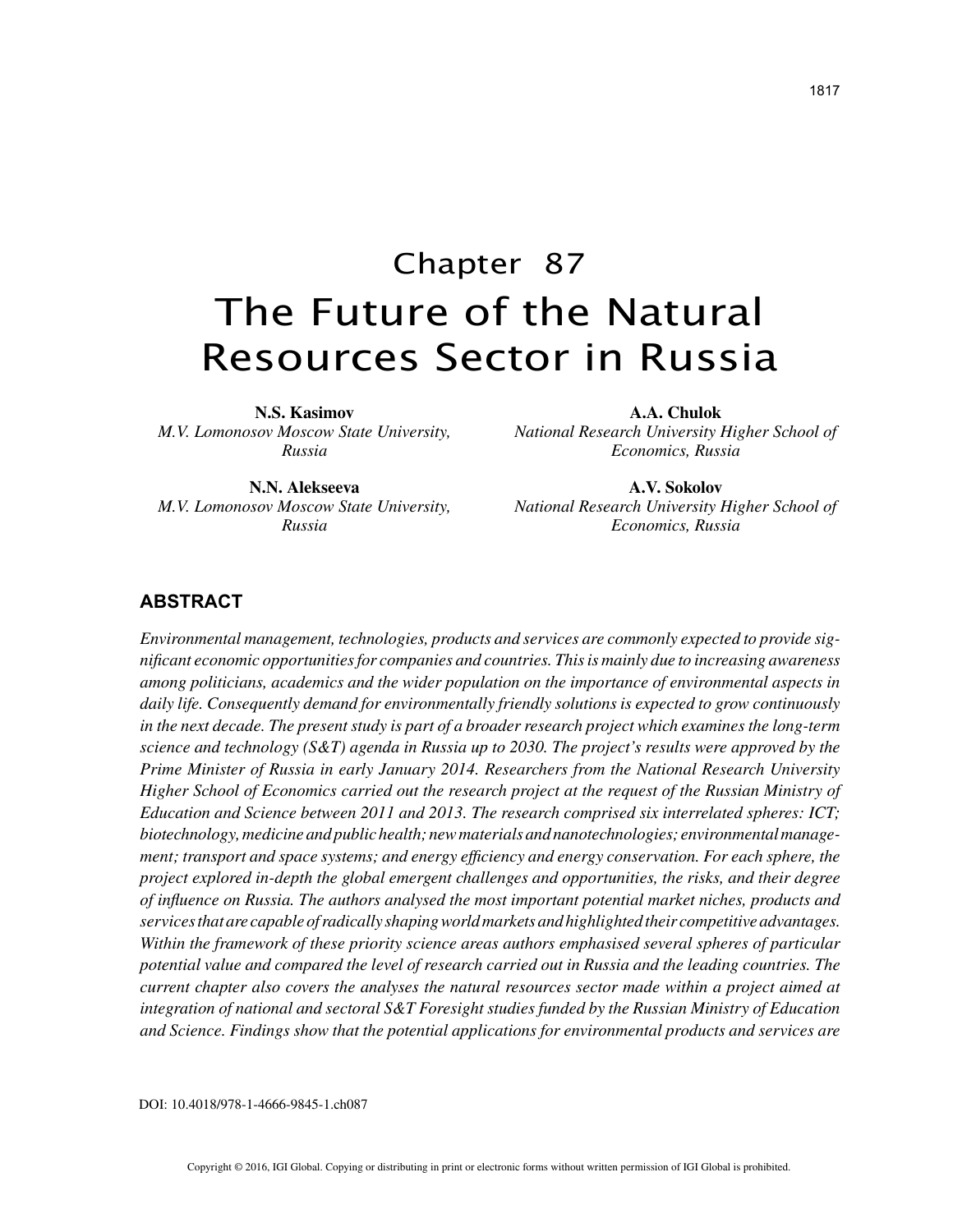*manifold. The study is based on a thorough analysis of expert opinions and their assessment of future applications and the development of demand for these applications. However the authors note that the expert opinions included in the assessment of prospective products, services and markets, despite being based on rigorous assessment, still reflect expectations. Their opinions incorporate a degree of uncertainty especially with regard to how and when (or whether) the markets, technologies, products and services will develop in the expected ways.*

## **1. INTRODUCTION**

In the era of globalisation and rapid scientific and technological development the environment is increasingly vulnerable. Continued pursuit of the current acceleration with respect to environmental management poses high risks of human losses and curbs on economic growth. Many global challenges that humanity will face in the near future are linked to the environment and the unsustainable use of natural resources. The challenges primarily concerns, for example, the depletion of several critical resources, climate change, growth in the environmental footprint and pollution of natural environments, the lack of high-quality water resources, and the loss of biodiversity (NIC, 2012; OECD, 2008b; OECD, 2012b). Scientific and technological undertakings in the search for integrated responses to such challenges are important (Meissner, Gokhberg, Sokolov (eds.), 2013). However, whilst the international community has already realized the importance of a transition to environmentally oriented development ('green growth') (OECD, 2011c), the subject has traditionally been viewed as 'peripheral' in Russia.

Russia's need to build capacity in science and technology in environmental management is not only due to the opportunities to secure important shares of these prospective markets, but also to the threat of losing its position in traditional segments because of the constant tightening of international environmental quality standards for products and production technologies (Varfolomeev et al 2014). The solution of this multi-faceted task lies in highly skilled domestic developers in all areas of applied research. The main challenge however lies not in technical or engineering skills but rather in the systemic understanding of the economic and societal potential of environmental innovations in the engineering and technical fields.

The answer to the above challenges lies in the substantial changes in science, technology and innovation policies in recent years, the broadening of the scope of the policies and the spectre of policy instruments (Kotsemir M. N., Meissner D. (2013); Meissner D., Sokolov A. (2013); Meissner D. (2013)) The new policies largely aimed to address one of the most important issues facing Russia: the search for new instruments of economic growth which is impossible without wide scale modernisation of the traditional economic sectors based on new technologies as well as the search for new production for market entry into emerging high technology markets (Meissner D. (2012); Sokolov A., Chulok A., Mesropyan V. (2013)). Reorienting Russia's economy towards innovation requires comparatively fast growth of the high technology industry and service sectors and a radical increase in their competitiveness. In order for that to become a reality, science, technology and innovation policy needs to be further developed, the quality of public information about the policies should be improved, and the evidence base strengthened.

## **2. METHODOLOGY AND APPROACH**

The methodology of our chapter is part of the overall methodology of the long-term forecast, the key elements of which are outlined in Figure 1.